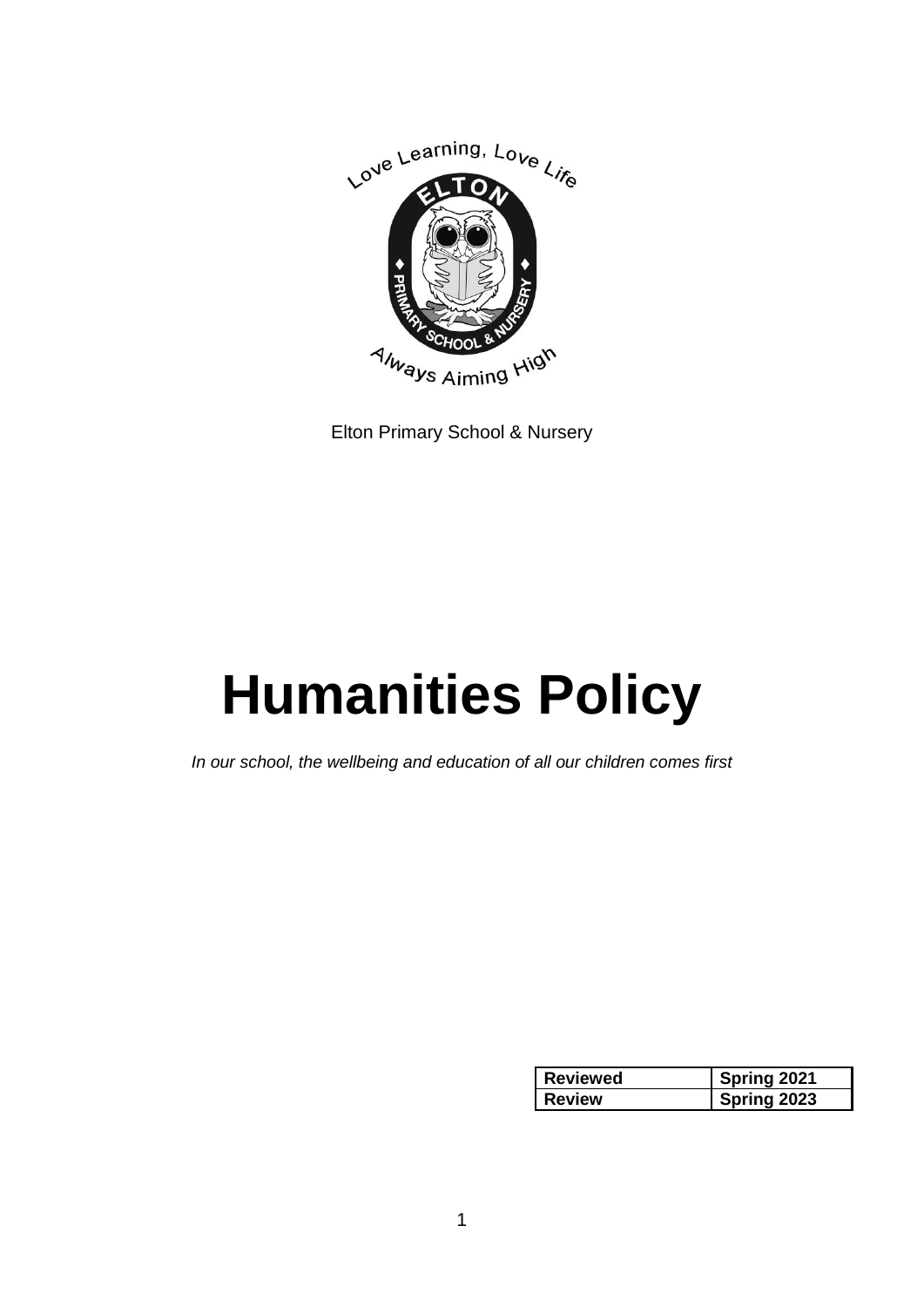#### *The creation of a purposeful Curriculum at Elton Primary School and Nursery has led to the devising of a Humanities Policy which encompasses key knowledge, skills and understanding for both Geography and History. History:*

A high-quality history education will help pupils gain a coherent knowledge and understanding of Britain's past and that of the wider world. It should inspire pupils' curiosity to know more about the past. Teaching should equip pupils to ask perceptive questions, think critically, weigh evidence, sift arguments, and develop perspective and judgement. History helps pupils to understand the complexity of people's lives, the process of change, the diversity of societies and relationships between different groups, as well as their own identity and the challenges of their time.

*(The National Curriculum in England Framework document Dec 2014.)*

# *Geography:*

"A high-quality geography education should inspire in pupils a curiosity and fascination about the world and its people that will remain with them for the rest of their lives. Teaching should equip pupils with knowledge about diverse places, people, resources and natural and human environments, together with a deep understanding of the Earth's key physical and human processes. As pupils progress, their growing knowledge about the world should help them to deepen their understanding of the interaction between physical and human processes, and of the formation and use of landscapes and environments. Geographical knowledge, understanding and skills provide the frameworks and approaches that explain how the Earth's features at different scales are shaped, interconnected and change over time".

*(The National Curriculum in England Framework document Dec 2014.)*

## *The study of Geography, History and Global learning underpin the Humanities Policy.*

## **Introduction**

As a foundation subject, we see Humanities as an important part of the National Curriculum, helping children develop an awareness and understanding of the past, how the past has influenced the present and helping children to develop an awareness of their place in the world - beginning at a local and extending to a worldwide awareness. The school policy on Humanities reflects our diverse community as well as our rich historical and geographical environment and needs to be relevant to the changing world in which we live. History and Geography are to be taught as discrete subjects so children are aware of the subject area they are gaining key knowledge, understanding and skills.

# **WHERE DOES HUMANITIES HAPPEN?**

- As a major focus in a topic of work
- As a smaller element in a unit
- As a discrete lesson
- As a talk/presentation given by visitors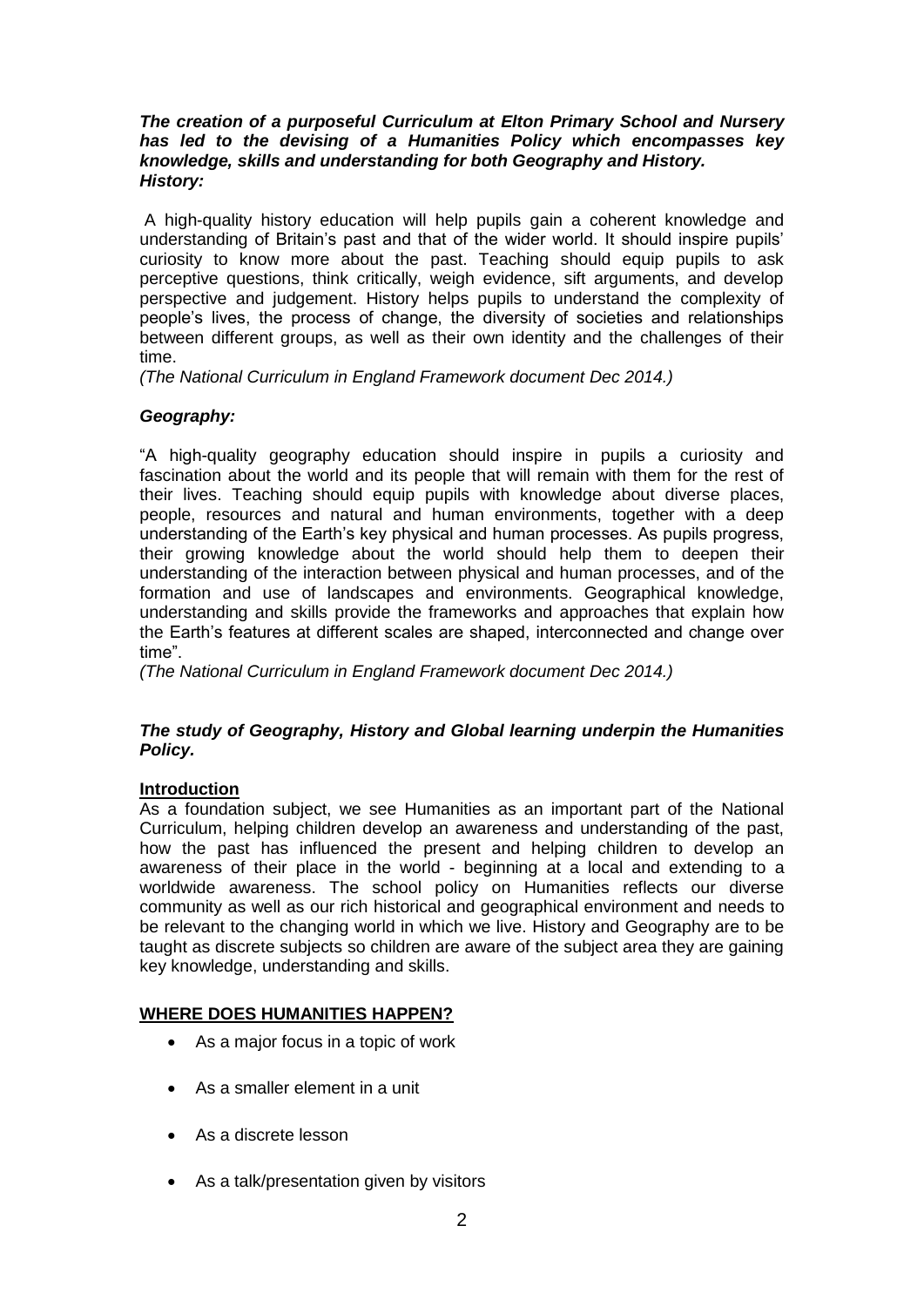- Arising out of class discussion
- In P4C and Global Learning
- In story time
- Through display in the classroom and around the school
- Enrichment activities
- As part of assembly

## **Aims:**

## **History**

- We aim in History to develop the pupils' knowledge and understanding of features of past societies, with particular reference to similarity and difference, change and continuity.
- History will inform pupils of the customs and beliefs of the society in which they live. We aim to develop a knowledge of chronology, with which the children can organise their understanding of the past. We encourage children to compare and contrast different periods in history through a particular theme e.g. warfare, slavery and culture.
- The use of history enhanced provision areas further extends the children's understanding of various historical periods.
- At Elton Primary School and Nursery, children have access to a wide range of sources of evidence and are encouraged to apply the skills of the historian in order to question evidence provided by artefacts, pictures and sources such as books and video.
- We aim to provide many different experiences for the children to extend their knowledge and opinions. As well as school-based resources we encourage every class to visit museums or galleries. We also invite outside speakers, agencies and educational organisations into our school setting to enrich these subject areas.
- Develop knowledge and understanding of significant events, people and changes in the past with particular reference to local relevant events.
- Recognise and to account for different representations and interpretations of the past.
- Develop the skills of historical enquiry, investigation, analysis and evaluation;
- □ Organise and communicate historical information.
- Have a lasting interest in, and enjoyment of, learning about the past.

# **Geography**

- Our aim in Geography is to ignite pupil curiosity and enquiry. Opportunities are provided for pupils to share their understanding about the world they know and to develop a deeper knowledge of the wider world.
- Stimulate children's interest in their surroundings and in the variety of human and physical conditions on the Earth's surface particularly local areas of relevance.
- □ Foster children's sense of wonder at the beauty of the world around them.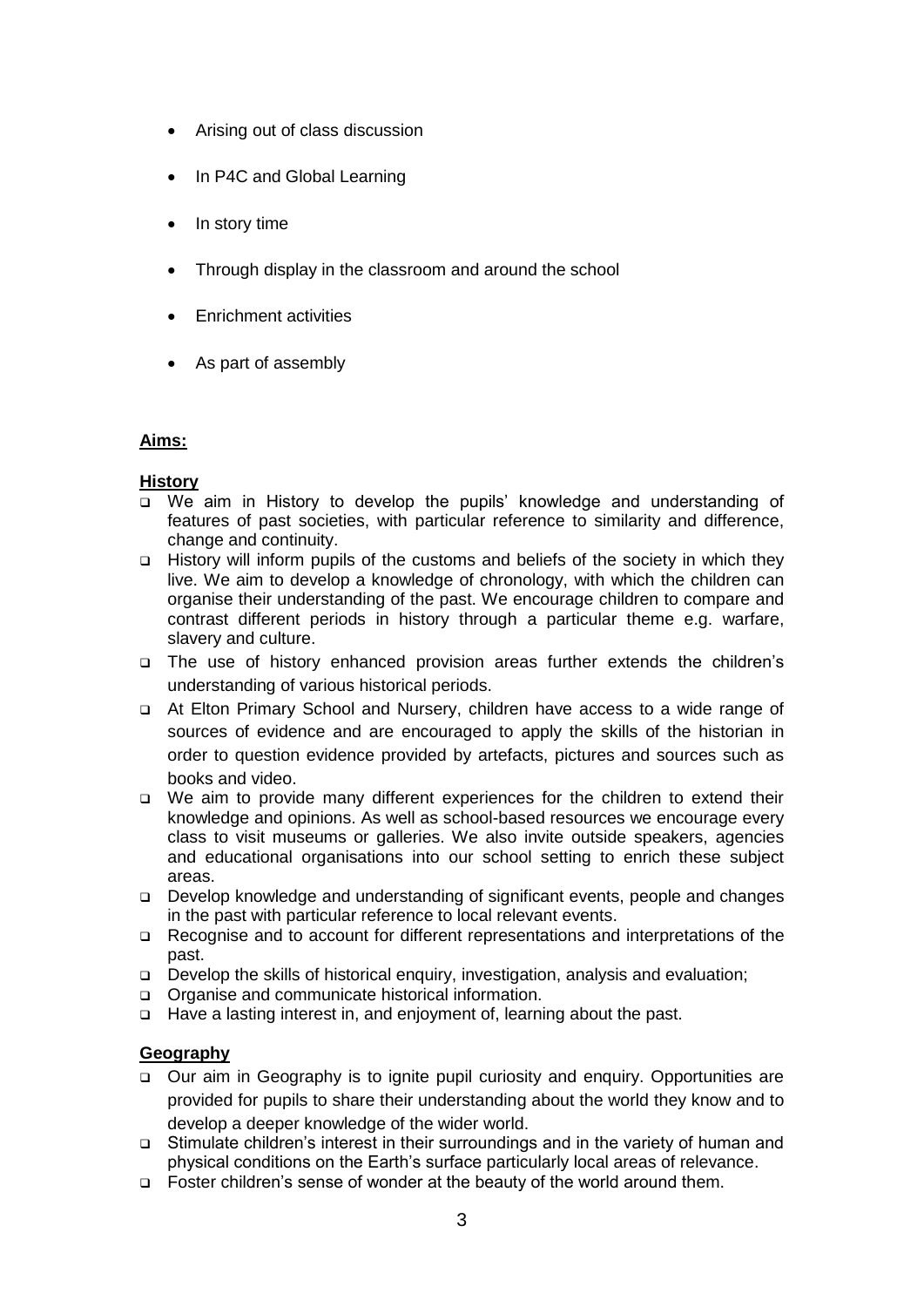- Help children to develop an informed concern about the quality of the environment and the future of the human habitat;
- Enhance children's sense of responsibility for the care of the Earth and its people.
- To increase children's knowledge of other cultures and in so doing, teach a respect and understanding of what it means to be a positive citizen in a multicultural country with particular reference to the diverse community of Elton.
- The planning of teaching and learning in Geography allows pupils to develop and make progress using a real life, skills based and creative approach. Throughout the school, geographical enquiry, skills and fieldwork form an important part of pupils' work and development in Geography.

#### **Teaching and Learning**

We believe that good teaching in Humanities should reflect the School Policy which requires the use of a variety of teaching and learning strategies. This is so important in sustaining children's interest. We will include the following in our planning:

- Presentation from pupil
- Knowledge given by the teacher
- Story telling
- Fieldwork, visits to museums and historic sites and individual investigation, group investigation, interviewing, questionnaire surveys field sketching/recording
- Questions and answers
- Individual and group work
- Investigations and enquiries resolving a problem set
- Use of media and technology, radio, video and film
- Creative activities, e.g. model making and painting
- Use of book, booklets, worksheets, leaflets, maps, plans and atlases
- Role-play and drama simulation of situations
- Discussion and debate and group, pairs, class
- Use of I.C.T.
- Games and playing games relating to learning devising games relating to learning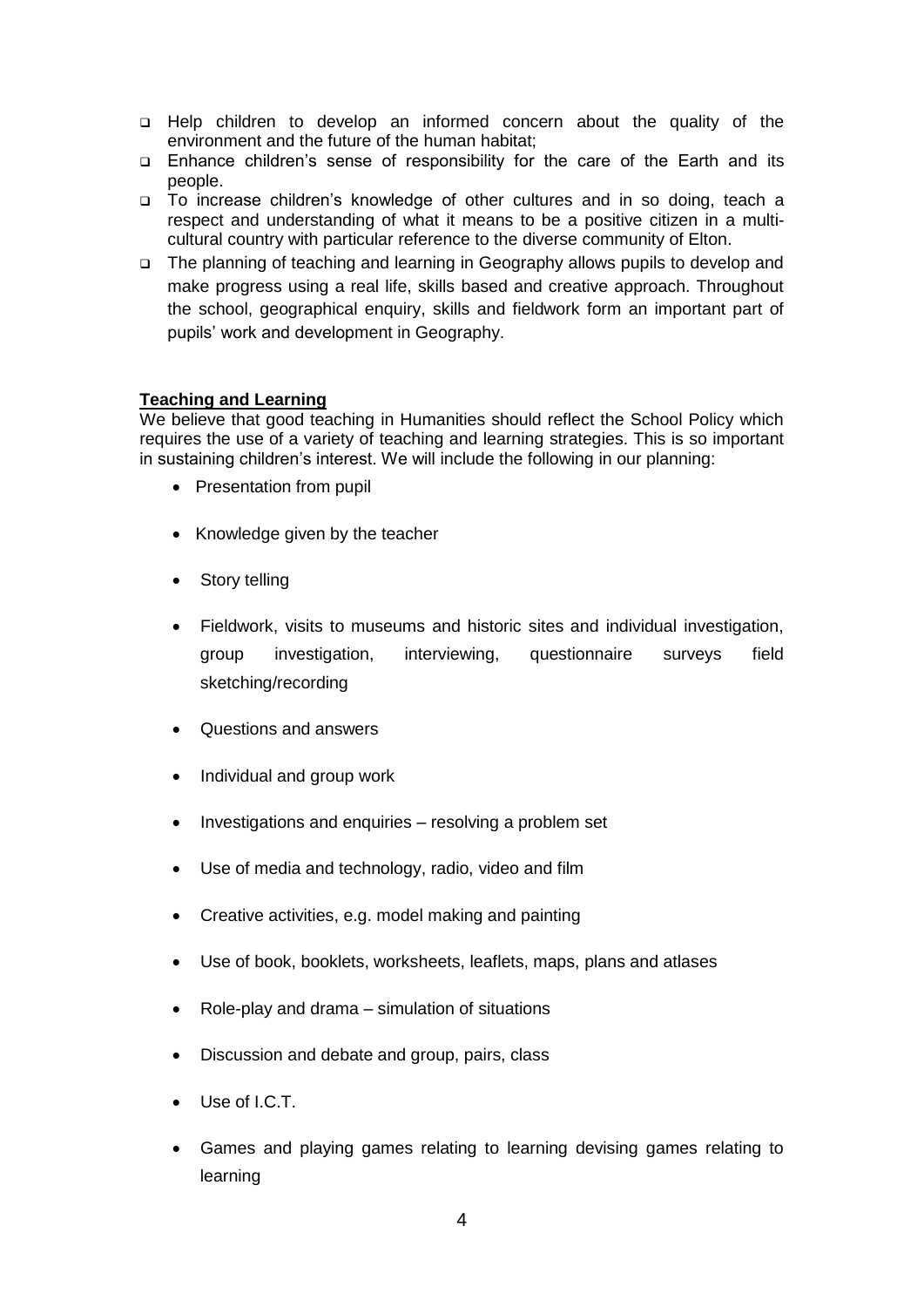## **Fieldwork and Enrichment**.

Fieldwork is integral to historical and geographical enquiry. We include opportunities to involve children in practical research and enquiry ranging from local visits into our community and trips to specific places of interest for their studies. We also provide history themed immersion days for the different year groups as appropriate to their topics which enable the children to learn through creativity.

#### **Continuity**

All pupils have entitlement to all sections of the programmes of study for Geography and History at a level appropriate to them. We use the National Curriculum key skills and objectives through a topic themed approach. History and Geography are taught discretely within these topics. Objectives will be taught throughout key stage 1, lower key stage 2 and upper key stage 2. Differentiation is achieved by the language used, the skills proposed, the input, the pace set and the expected outcomes. History and Geography will hold a place within Elton Primary School's curriculum where both English and Mathematical skills can be applied and enhanced to these subject areas, ensuring that primarily History and Geography objectives are taught. Our Curriculum will use the Humanities as a context for learning to encourage excellence and enjoyment within subject areas.

#### **Features of Progression**

Progression is built into our whole school and year group curriculum mapping. Concepts and important skills are introduced appropriately and are then revisited in different contexts. Tasks have to be devised which enable the children to explore the content as well as to develop skills and concepts, in order to ensure a measure of challenge for children of different aptitudes. Our Humanities in the curriculum also ensures that skill and conceptual development occurs not in isolation but in appropriate contexts.

## **Including All Learners**

Inclusion involves the identification and minimising of barriers to learning and participation, and the maximising of resources to support learning and participation. We believe in giving children strategies and skills to be successful. Our current school community includes a number of traveller children. Where possible, links are directly planned into the curriculum to enable these children to contribute their wealth of knowledge to the humanities being studied alongside the settled children who bring their wealth of knowledge of the area to lessons.

#### **Equal Opportunities**

All children, irrespective of gender, race, age, ability or background, have access to a quality Humanities curriculum to enable them to develop to their fullest capability.

#### **Gifted and Talented**

Good differentiation provides challenging activities for all pupils. The needs of gifted and talented children in Humanities are met by providing tasks that:

Are common and involve different responses and outcomes; create opportunities for them to show their initiative in a range of situations; provide opportunities for them to communicate their understanding in History and Geography in a variety of ways; Encouraging them to apply and extend their particular capabilities, as well as developing other capabilities.

#### **Special Educational Needs**

For pupils with SEN, tasks are differentiated to take account of their strengths and areas for development, in line with their Individual Educational Plan targets. Where